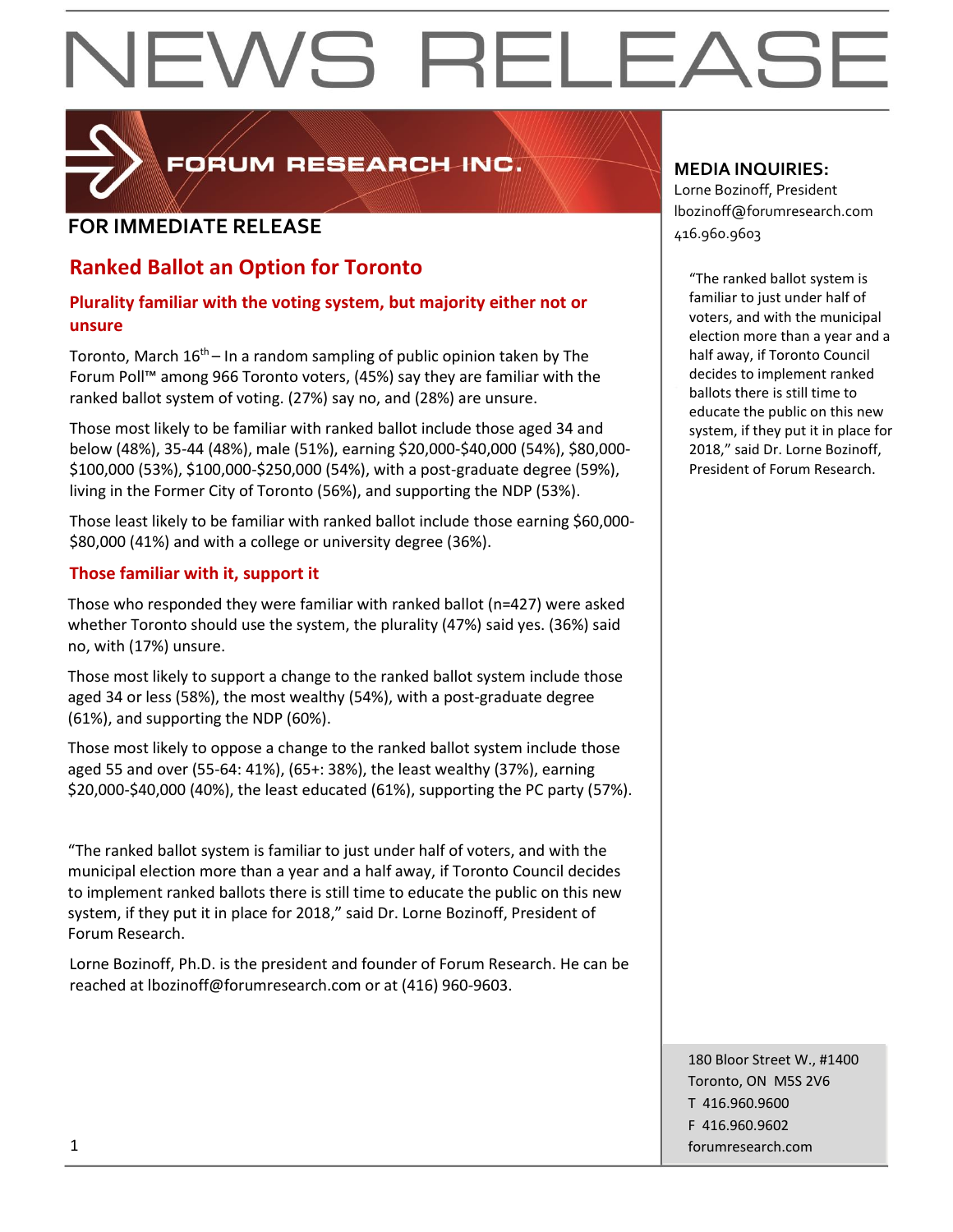## EWS RELEASE

### FORUM RESEARCH INC.

#### **Methodology** 416.960.9603

The Forum Poll™ was conducted by Forum Research with the results based on an interactive voice response telephone survey of 966 randomly selected Toronto Voters. The poll was conducted March 8-10 2017.

Results based on the total sample are considered accurate +/- 3%, 19 times out of 20. Subsample results will be less accurate. Margins of error for subsample (such as age, gender) results are available at [www.forumresearch.com/samplestim.asp](http://www.forumresearch.com/samplestim.asp)

Where appropriate, the data has been statistically weighted by age, region, and other variables to ensure that the sample reflects the actual population according to the latest Census data.

This research is not necessarily predictive of future outcomes, but rather, captures opinion at one point in time. Forum Research conducted this poll as a public service and to demonstrate our survey research capabilities. Forum houses its poll results in the Data Library of the Department of Political Science at the University of Toronto.

With offices across Canada and around the world, 100% Canadian-owned Forum Research is one of the country's leading survey research firms. This Forum Poll™and other polls may be found at Forum's poll archive at [www.forumresearch.com/polls.asp](http://www.forumresearch.com/polls.asp)

#### **MEDIA INQUIRIES:**

Lorne Bozinoff, President lbozinoff@forumresearch.com

180 Bloor Street W., #1400 Toronto, ON M5S 2V6 T 416.960.9600 F 416.960.9602 2 forumresearch.com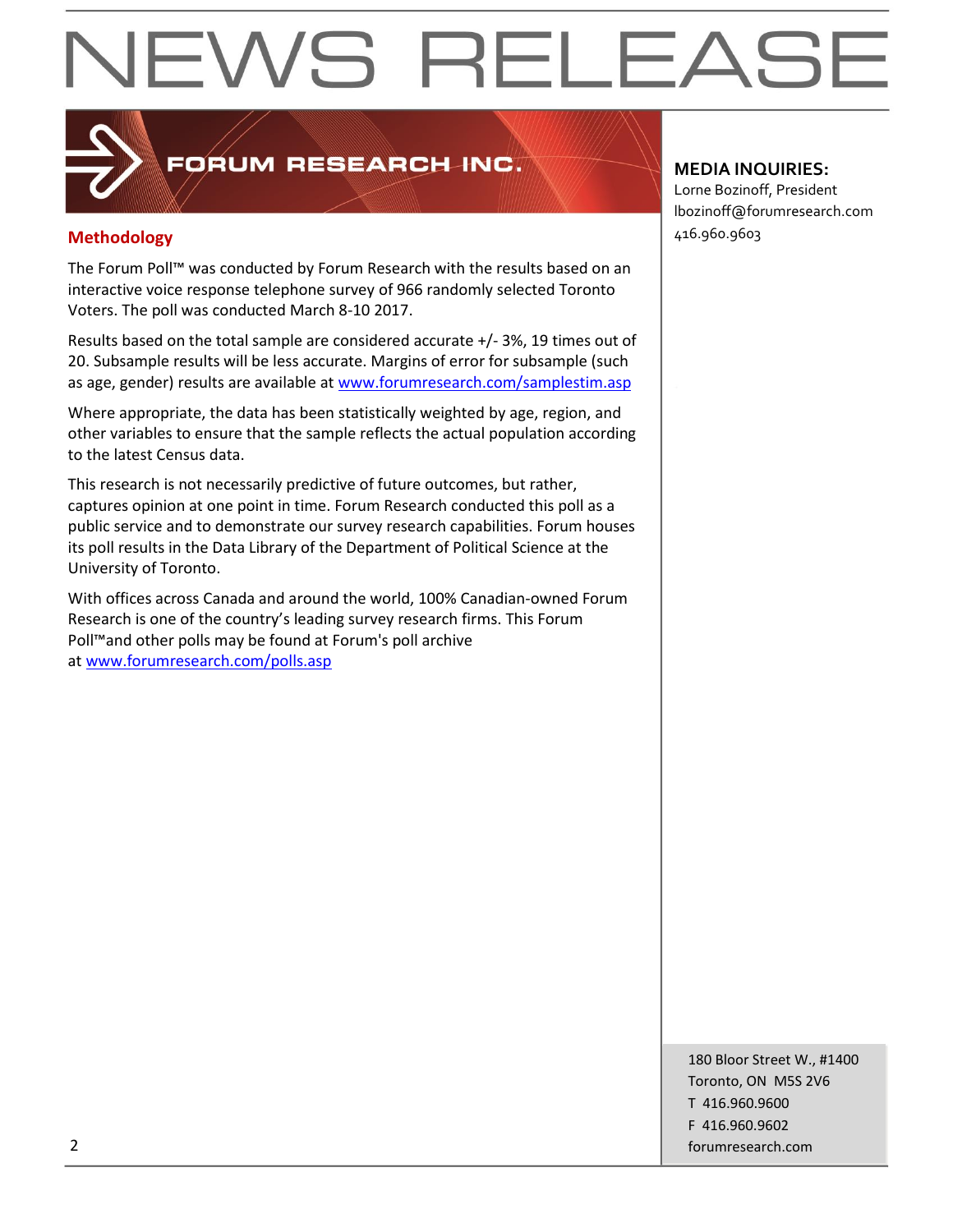## **NEWS RELEASE**



## FORUM RESEARCH INC.

#### 416.960.9603 *Ranked Ballot Awareness*

*Are you familiar with the ranked ballot method of voting? [All respondents]*

#### *Age/Gender*

| %             | <b>Total</b> |     | $18-34$ 35-44 |     | $45-54$ 55-64 | $\sqrt{65+}$ | <b>Male</b> | Female |
|---------------|--------------|-----|---------------|-----|---------------|--------------|-------------|--------|
| Sample        | 966          | 123 | 116           | 182 | 247           | 298          | 474         | 476    |
| Yes           | 45           | 48  | 48            | 42  | 41            | 40           | 51          | 39     |
| <b>No</b>     | 27           | 25  | 31            | 29  | 30            | 22           | 25          | 30     |
| <b>Unsure</b> | 28           | 26  | 21            | 29  | 30            | 38           | 24          | 32     |

#### *Income*

| %             | <b>Total</b> |    |     |     |    |    | <\$20K   \$20-\$40K   \$40-\$60K   \$60-\$80K   \$80-\$100K   \$100-\$250K |
|---------------|--------------|----|-----|-----|----|----|----------------------------------------------------------------------------|
| Sample        | 966          | 93 | 151 | 115 | 94 | 88 | 196                                                                        |
| Yes           | 45           | 29 | 54  | 30  | 42 | 53 | 54                                                                         |
| <b>No</b>     | 27           | 20 | 25  | 30  | 41 | 23 | 28                                                                         |
| <b>Unsure</b> | 28           | 51 |     | 40  | 17 | 24 | 18                                                                         |

#### *Region*

| %             | <b>Total</b> | <b>Former City of</b><br><b>Toronto</b> | <b>East</b><br>York | <b>North</b><br><b>York</b> | <b>Etobicoke</b> | York | Scarborough |
|---------------|--------------|-----------------------------------------|---------------------|-----------------------------|------------------|------|-------------|
| Sample        | 966          | 299                                     | 77                  | 206                         | 155              | 47   | 180         |
| Yes           | 45           | 56                                      | 43                  | 39                          | 45               | 37   | 41          |
| <b>No</b>     | 27           | 22                                      | 31                  | 27                          | 26               | 42   | 30          |
| <b>Unsure</b> | 28           | 22                                      | 26                  | 34                          | 29               | 21   | 29          |

#### *Education*

| %             | <b>Total</b> | Secondary<br>school or less | Some college or<br>university | <b>Completed college</b><br>or university | <b>EDU - Post</b><br>graduate degree |
|---------------|--------------|-----------------------------|-------------------------------|-------------------------------------------|--------------------------------------|
| Sample        | 966          | 126                         | 243                           | 354                                       | 243                                  |
| Yes           | 45           | 38                          | 38                            | 42                                        | 59                                   |
| <b>No</b>     | 27           | 24                          | 22                            | 36                                        | 21                                   |
| <b>Unsure</b> | 28           | 38                          | 40                            | 22                                        | 20                                   |

#### *Current Provincial Vote Preference*

| %             | <b>Total</b> | <b>Progressive</b><br><b>Conservative</b> | <b>Liberal</b> | <b>New</b><br><b>Democratic</b> | <b>Green</b> | <b>Other</b><br><b>Parties</b> | <b>Undecided</b> |
|---------------|--------------|-------------------------------------------|----------------|---------------------------------|--------------|--------------------------------|------------------|
| Sample        | 966          | 323                                       | 295            | 174                             | 49           | 20                             | 105              |
| Yes           | 45           | 43                                        | 45             | 53                              | 52           | 51                             | 29               |
| <b>No</b>     | 27           | 28                                        | 28             | 25                              | 25           | 12                             | 33               |
| <b>Unsure</b> | 28           | 29                                        | 27             | 22                              | 23           | 36                             | 39               |

#### **MEDIA INQUIRIES:**

Lorne Bozinoff, President lbozinoff@forumresearch.com

180 Bloor Street W., #1400 Toronto, ON M5S 2V6 T 416.960.9600 F 416.960.9602 3 forumresearch.com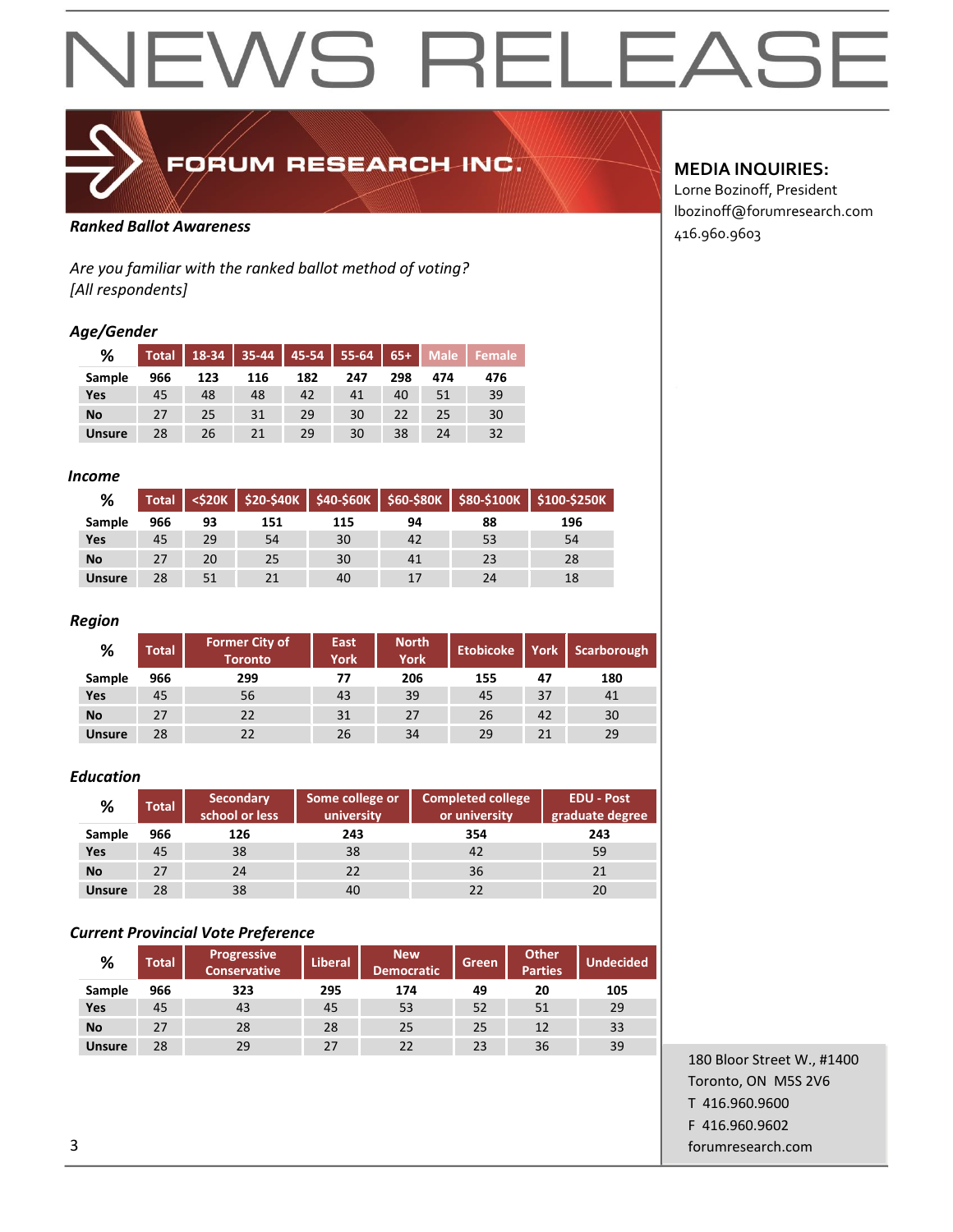## **NEWS RELEASE**



FORUM RESEARCH INC.

### Ranked Ballot Support<br>
and Support and Support of the Support of the Support of the Support of the Support of the Support of the Support of the Support of the Support of the Support of the Support of the Support of the Sup

*Should Toronto use a ranked ballot instead of the current system? [Base: familiar with ranked ballot]*

#### *Age/Gender*

| %             | <b>Total</b> |    | $18-34$ 35-44 | 45-54 | $55 - 64$ | $65+$ | <b>Male</b> | Female |
|---------------|--------------|----|---------------|-------|-----------|-------|-------------|--------|
| Sample        | 427          | 64 | 53            | 82    | 104       | 124   | 243         | 176    |
| <b>Yes</b>    | 47           | 58 | 46            | 45    | 38        | 36    | 52          | 42     |
| <b>No</b>     | 36           | 34 | 32            | 37    | 41        | 38    | 35          | 36     |
| <b>Unsure</b> | 17           |    | 22            | 18    | 21        | 26    | 13          | 22     |

#### *Income*

| %             | <b>Total</b> |    |    |    |    |    | <\$20K   \$20-\$40K   \$40-\$60K   \$60-\$80K   \$80-\$100K   \$100-\$250K |  |
|---------------|--------------|----|----|----|----|----|----------------------------------------------------------------------------|--|
| Sample        | 427          | 24 | 74 | 40 | 45 | 43 | 102                                                                        |  |
| Yes           | 47           | 48 | 38 | 49 | 47 | 47 | 54                                                                         |  |
| <b>No</b>     | 36           | 37 | 40 | 25 | 35 | 36 | 33                                                                         |  |
| <b>Unsure</b> | 17           | 15 | 22 | 25 | 18 | 17 | 13                                                                         |  |

#### *Region*

| %             | <b>Total</b> | <b>Former City of</b><br><b>Toronto</b> | East<br>York | <b>North</b><br><b>York</b> | <b>Etobicoke</b> | York | Scarborough |
|---------------|--------------|-----------------------------------------|--------------|-----------------------------|------------------|------|-------------|
| Sample        | 427          | 165                                     | 26           | 82                          | 63               | 16   | 74          |
| Yes           | 47           | 59                                      | 73           | 35                          | 47               | 38   | 38          |
| <b>No</b>     | 36           | 29                                      | 17           | 45                          | 41               | 26   | 38          |
| <b>Unsure</b> | 17           | 12                                      | 10           | 20                          | 12               | 36   | 23          |

#### *Education*

| %             | <b>Total</b> | <b>Secondary</b><br>school or less | Some college or<br>university | <b>Completed college</b><br>or university | <b>EDU - Post</b><br>graduate degree |  |
|---------------|--------------|------------------------------------|-------------------------------|-------------------------------------------|--------------------------------------|--|
| Sample        | 427          | 36                                 | 90                            | 155                                       | 146                                  |  |
| Yes           | 47           | 21                                 | 45                            | 45                                        | 61                                   |  |
| No            | 36           | 61                                 | 26                            | 40                                        | 28                                   |  |
| <b>Unsure</b> | 17           | 19                                 | 29                            | 15                                        | 10                                   |  |

#### *Current Provincial Vote Preference*

| %             | <b>Total</b> | Progressive<br><b>Conservative</b> | <b>Liberal</b> | <b>New</b><br><b>Democratic</b> | <b>Green</b> | <b>Other</b><br><b>Parties</b> | <b>Undecided</b> |
|---------------|--------------|------------------------------------|----------------|---------------------------------|--------------|--------------------------------|------------------|
| Sample        | 427          | 141                                | 133            | 88                              | 26           | 9                              | 30               |
| Yes           | 47           | 30                                 | 53             | 60                              | 53           | 50                             | 52               |
| <b>No</b>     | 36           | 57                                 | 24             | 29                              | 35           | 11                             | 26               |
| <b>Unsure</b> | 17           |                                    | 24             | 11                              | 12           | 39                             | 22               |

#### 180 Bloor Street W., #1400 Toronto, ON M5S 2V6 T 416.960.9600 F 416.960.9602 4 forumresearch.com

#### **MEDIA INQUIRIES:**

Lorne Bozinoff, President lbozinoff@forumresearch.com